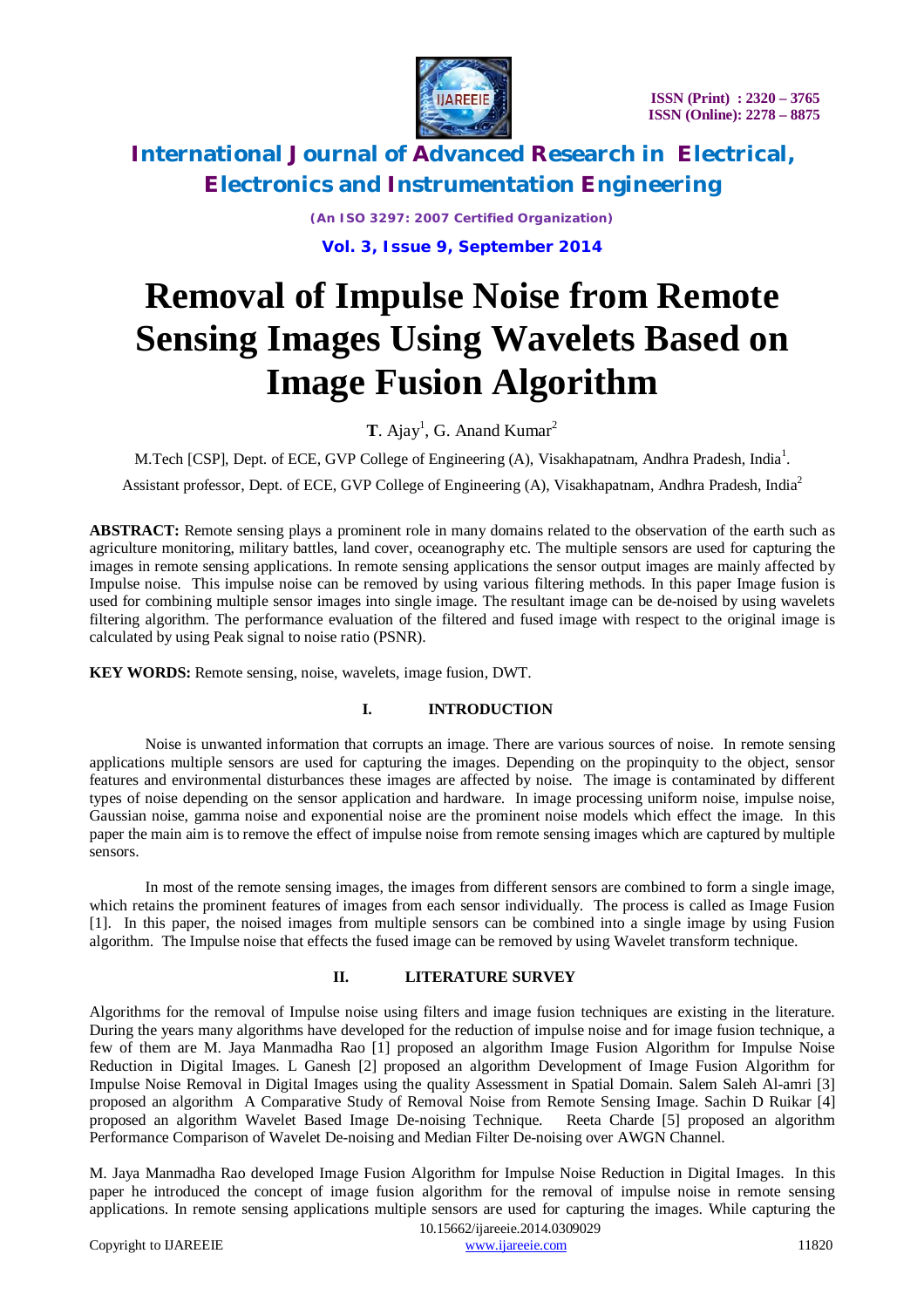

*(An ISO 3297: 2007 Certified Organization)*

#### **Vol. 3, Issue 9, September 2014**

images, may be effected by impulse noise. In this paper, the noise can be detected from every sensored images individually by calculating the noise density. After detecting the noise the noised images can be filtered by using pixel restoration median filter individually. Finally, all the filtered images are combined into a single image using fusion algorithm. The fused image is more reliable than the input images.

#### **III. PRELIMINERIS**

(A) **Impulse Noise:** Digital images are prominently effected by Impulse noise. Impulse noise [1] [2] is uncorrelated and is independent to the image pixels; it is distributed randomly over the image. Unlike Gaussian noise effected images, Impulse noise images all the image pixels are not completely noisy, some will be effected by noise and remaining will be noise less or noise free. The impulse noise is categorized as two types namely Salt and Pepper noise and Random valued impulse noise.

In Salt and Pepper type noised image, the noise pixels takes the values either salt value which is having gray level -225 or Pepper value having gray level-0. The salt and pepper type noise appears as white and black spots on the images. In the case of Random valued impulse noise, the pixels contaminated by noise can takes any gray level values from 0 to 225. In this type also, noise is distributed randomly over entire the image and there will be equi-probable occurrence of any gray level value as noise.

(B) **Wavelets:** Wavelet is a transform technique is used for Image compression, signal processing, pattern recognition and De-noising. A 'wavelet' is a small wave having oscillating wave like characteristics with its energy concentrated in time & it as time-scale and time-frequency analysis tools have been extensively used in topographic reconstruction and still mounting. Wavelets are generated from a single basis function *ψ*(*t*) called mother wavelet by means of scaling and translation:

$$
\psi_{s,\tau}(t)=\frac{1}{\sqrt{|s|}}\,\psi\Big(\frac{t-\tau}{s}\Big);\quad s,\tau\in R, s\neq 0.
$$

where *s* is the scaling parameter and *τ* is the translation parameter. Wavelets must have zero mean and have band pass like spectrum. Wavelets are of two types continuous wavelet transform (CWT) and Discrete wavelet transform (DWT).

The DWT is extensively used in its non-redundant form as standard DWT. The standard DWT implemented for images using filter bank is viewed in two dimensions known as 2-D DWT [3]. Two-dimensional implementation of wavelet transform is required for Image-processing applications. The Implementation of 2-D DWT is also called as 'multidimensional' wavelet transform. The analysis filter bank for the implementation of a single level 2-D DWT is shown in figure.



**Fig. 1 The implementation of a single level 2-D DWT**

The above structure gives three detailed sub-images and one lower sub image. The three detailed sub-images are HL, LH, HH. These three detailed sub-images corresponding to three different directional orientations Horizontal, Vertical and Diagonal respectively. The lower resolution sub image is LL. This filter decomposition can be repeated on LL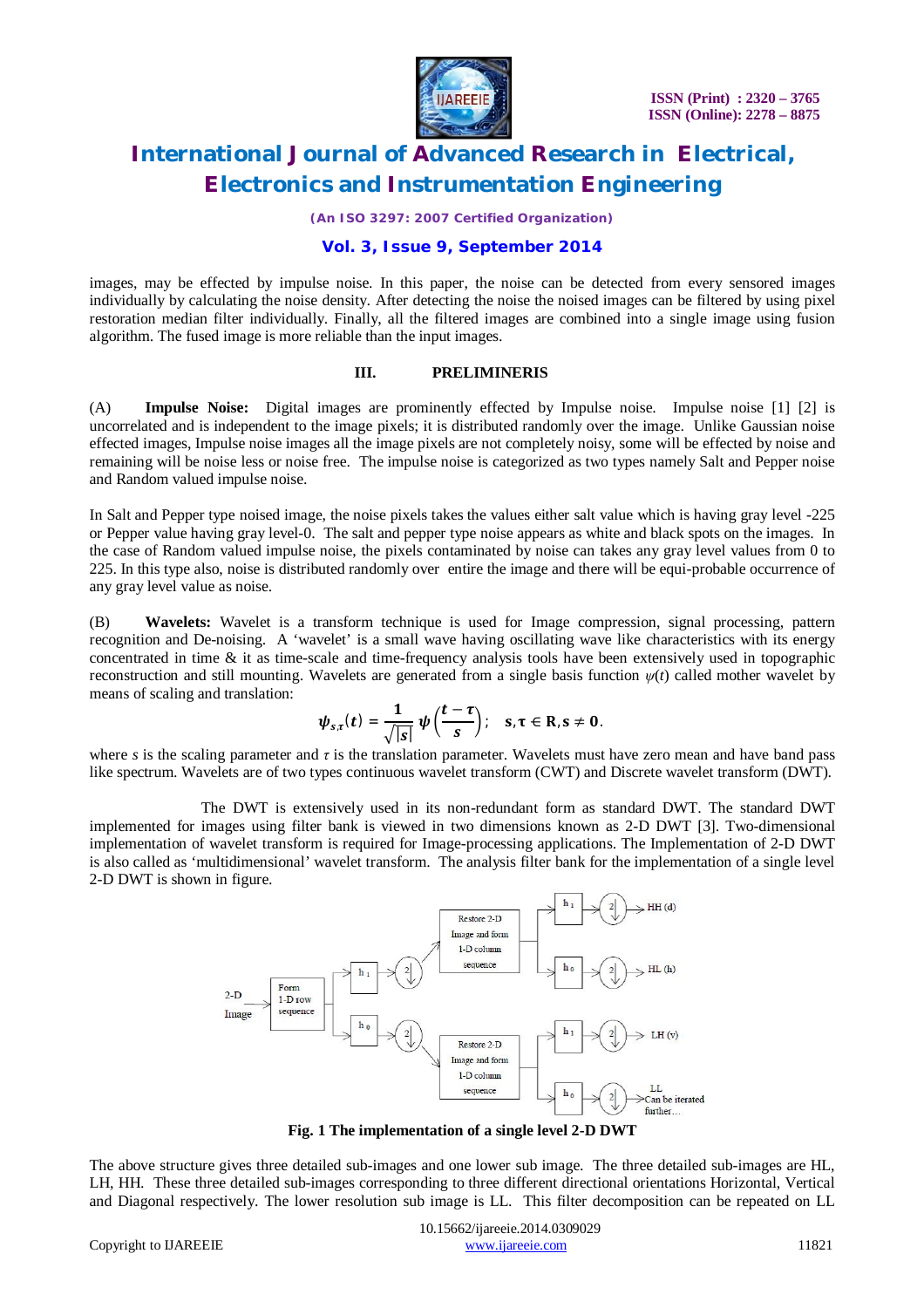

*(An ISO 3297: 2007 Certified Organization)*

### **Vol. 3, Issue 9, September 2014**

channel in a similar manner. This process provides a multilevel decomposition [4]. The structure of multilevel decomposition of an image is shown in figure.



**Fig. 2 Multilevel decomposition of an image with 2-D DWT**

#### (C) **Image Fusion:**

Multi sensor data is available in many fields like remote sensing, machine vision, medical imaging and military applications etc. because of which sensor fusion has emerged as a new and potential research area. The main goal of Image Fusion is to form a new image that contains more reliable information which is used for the purpose of human visual perception, target recognition and object detection.

Image Fusion is referred to a process of combining two or more images from multiple sensors to form a single composite image that contains more reliable information. A simple diagram of a system using pixel-level image fusion [5] is shown in the block diagram in figure below.



**Fig. 3 Block diagram of Image Fusion**

In remote sensing applications a single object can be captured by multiple sensors. These sensor images may contain an impulse noise. In fusion algorithm, split the image captured by individual sensors into 8X8 non-overlapping blocks. Calculate the variance for every block. Based on the variance value, the block which is having the least variance value that block will be reconstructed into the fused image. This process is continued for all the non-overlapping blocks for all the input images and forms a fused image.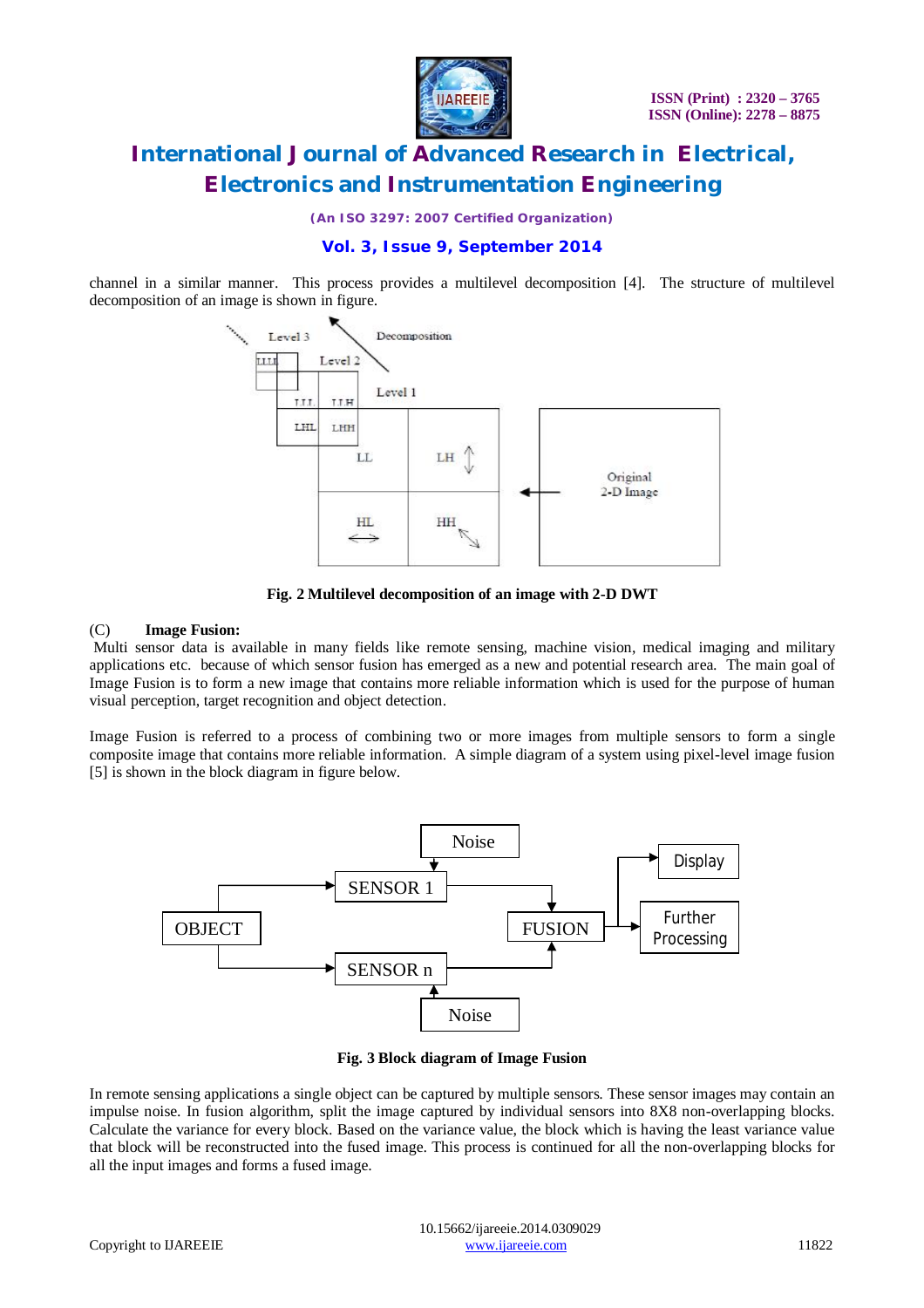

*(An ISO 3297: 2007 Certified Organization)*

### **Vol. 3, Issue 9, September 2014**

#### **IV. PROPOSED METHOD**

This paper proposes a method for the removal of impulse noise using wavelets. In this proposed method, first all the images from different sensors can be fused into a single image. After fusing the images, the noise can be removed by using wavelets. The Discrete wavelet transform is used for de-noising purpose. The block diagram for the proposed method is shown in fig.



**Fig. 4 Block diagram of proposed model**

#### **Algorithm for the removal of Impulse noise using Wavelets:**

- Step 1: Consider the fused image as input image for the wavelet decomposition
- Step 2: Split the image into RGB planes
- Step 3: Decompose each plane using 2D-DWT; the decomposed image consists of four sub bands LL, LH, HL, and HH.
- Step 4: Consider a 3x3 mask, center of the mask is placed in the present pixel
- Step 5: The edges in the sub-band are calculated using the center pixel and neighboring pixels by using the formula Gray level Difference  $(GD) = \sum_{i=-1}^{1} \sum_{j=-1}^{1} |p(0,0) - p(i,j)|$  where  $(i, j) \neq (0, 0)$
- Step 6: Step 2 treats edges and noise present in an image as noise. So edges of the image should be removed by using Average Background Difference (ABD).
- Step 7: Noise in the image can be calculated by using ABD.

 $ABD = |p(0,0) - (\sum_{i=-1}^{1} \sum_{j=-1}^{1} p(i,j)) / 8|$ , where  $(i, j) \neq (0, 0)$ 

, where 
$$
(i, j) \neq (0, 0)
$$

Step 8: The pixel values containing noise are removed by taking 3x3 mask which gives the mean of neighboring pixels based on the threshold values obtained from GD and ABD

Step 9: Perform Thresholding on each sub band of the decomposed image

Step 10: Apply IDWT for the four sub bands**.**

### **V. EXPERIMENTAL RESULTS**

In this paper, consider an input image which is shown in Figure1. This image is captured by different sensors. For this example, three sensors are considered. The sensor output images with adding Impulse noise having different noise densities are shown in Figure2, Figure3, and Figure4 respectively. The three sensor images are combined to form a fused image which is shown in Figure5. The fused image is filtered by using wavelet transform. The filtered output is shown in Figure6.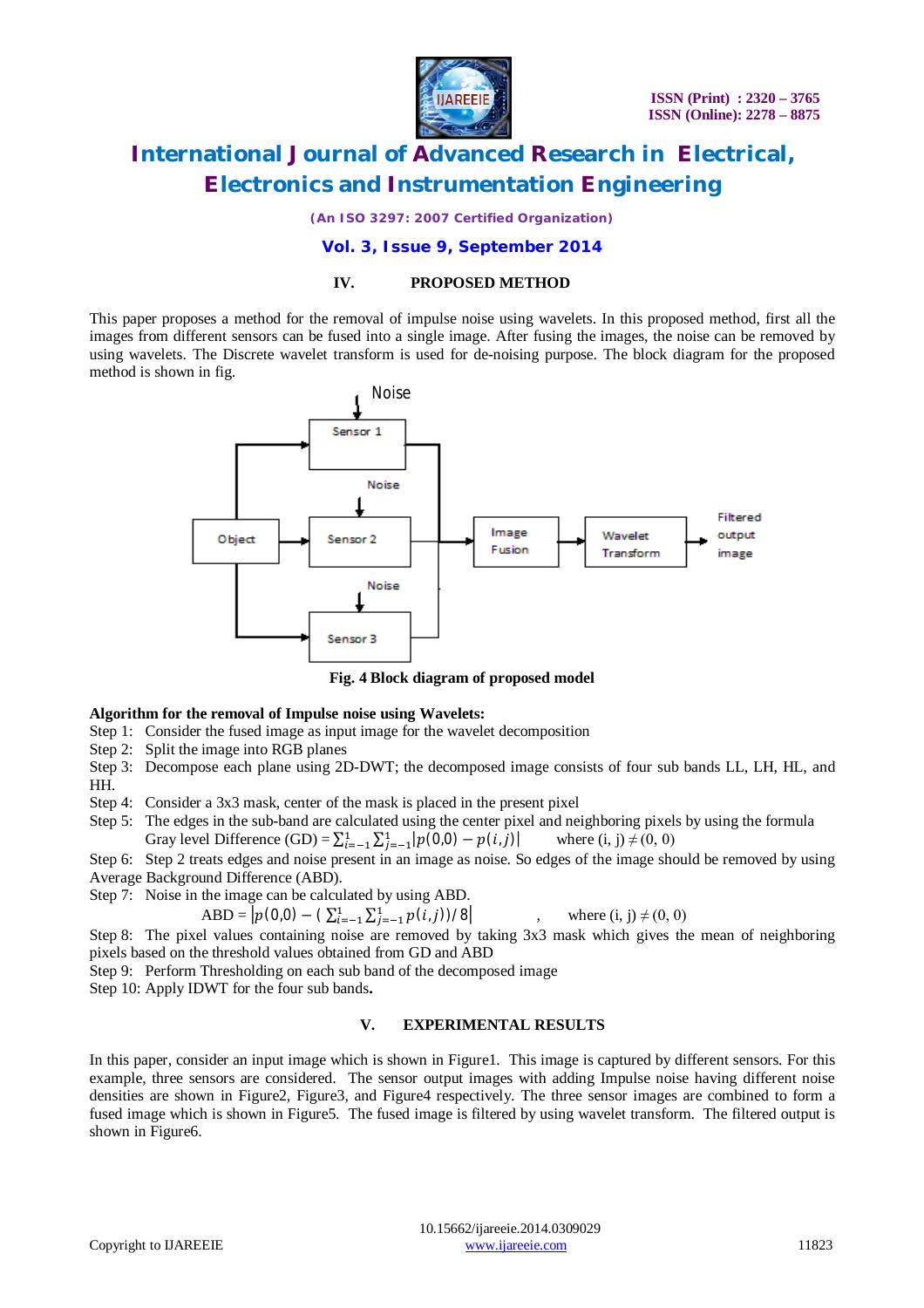

*(An ISO 3297: 2007 Certified Organization)* **Vol. 3, Issue 9, September 2014**





Figure1: Original Image Figure 2: Sensor1 output Image

The Fig 1 is the original satellite image and fig 2 represents sensor 1 output image which is contaminated by 5% of impulse noise.



Figure 3: Sensor2 output Image Figure 4: Sensor3 output Image

The Fig 3 represents sensor 2 output image which is contaminated by 10% of impulse noise. The Fig 4 represents sensor 3 output image which is contaminated by 1% of impulse noise.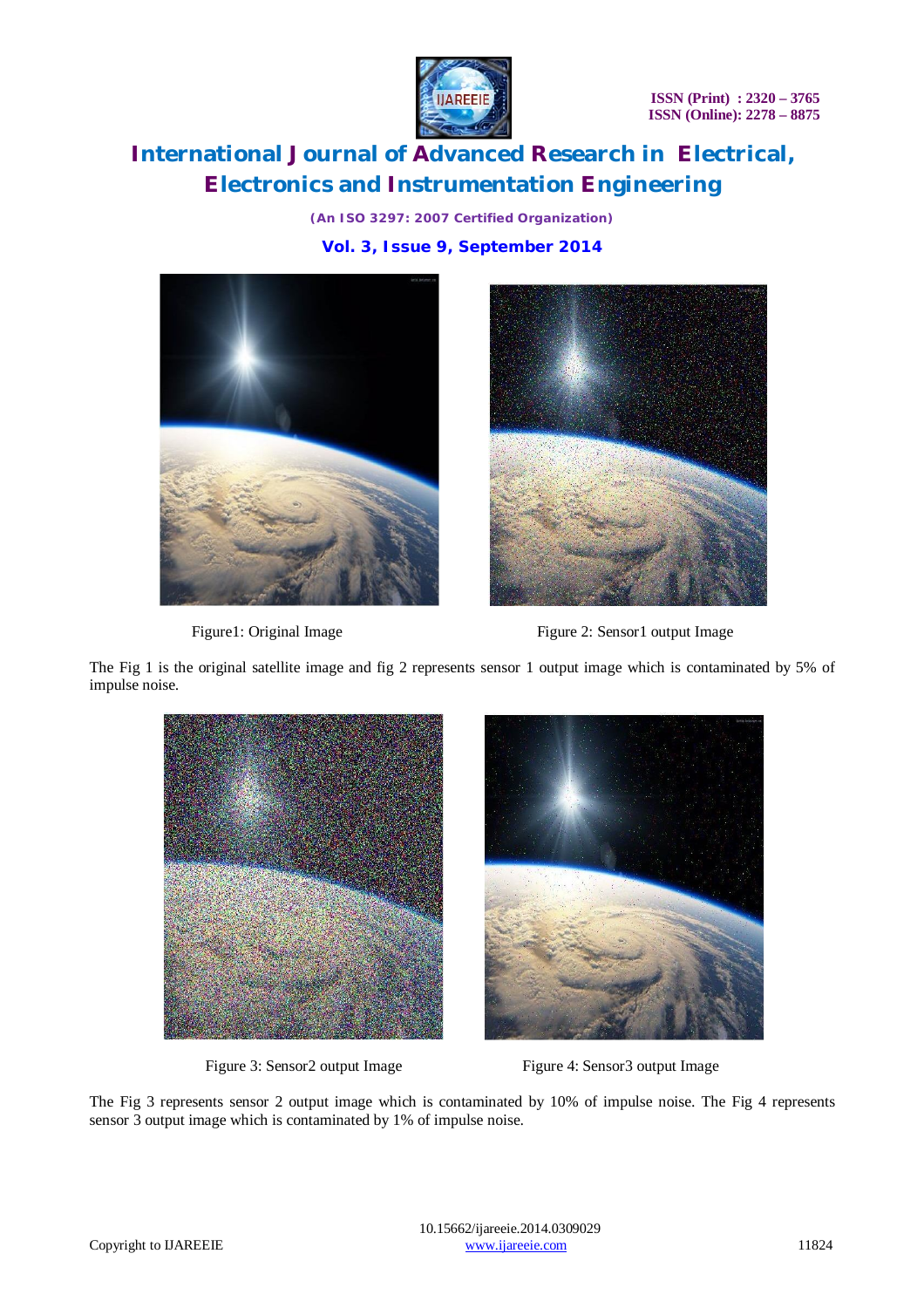

*(An ISO 3297: 2007 Certified Organization)* **Vol. 3, Issue 9, September 2014**





Figure 5: Fused Image Figure 6: Wavelet Filtered output Image

Fig 5 represents Fused image, it is formed by combination the three sensors output images. Fig 6 represents the filtered output image using Wavelet. Finally, the performance of all the sensor output images, fused image and filtered image can be evaluated using PSNR with respect to the original input image. The performance of the fused and filtered image by using PSNR values is shown in Table.

| S.NO           | Output                 | PSNR (in dB) |
|----------------|------------------------|--------------|
|                | Sensor1image           | 9.4742       |
| $\overline{2}$ | Sensor2 image          | 2.5101       |
| 3              | Sensor3 image          | 19.5999      |
| $\overline{4}$ | Fused image            | 19.7850      |
| 5              | Wavelet filtered Image | 28.4193      |

Table 1: Performance evaluation of images using PSNR values

 From the results shown, it can be cleared that the fused image has high PSNR value when compared with all the sensor output images individually and Filtered output image has high PSNR value compared with the Fused image.

### **VI. CONCLUSION**

 In this paper, the images from multiple sensors contaminated with Impulse noise are combined to form one single image by using Image Fusion algorithm. The Fused image filtered by using Wavelet filtering algorithm. The results shown that the Fused image having better PSNR value compared with all the sensor images individually. The proposed method helps that by using Wavelets, the filtered output image has greater PSNR value when compared with Fused